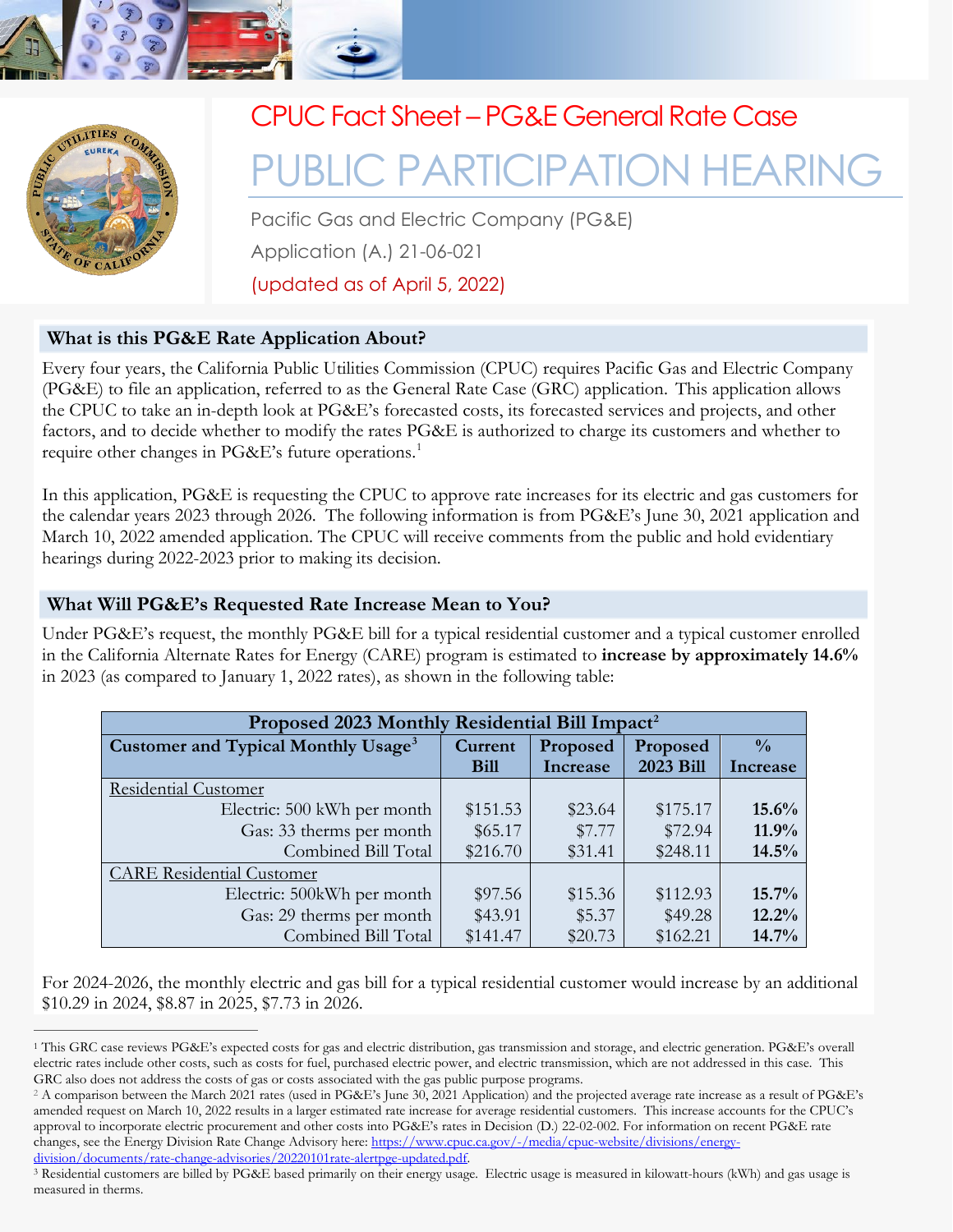Based on PG&E's GRC Application, PG&E's requested 2023-2026 rate increase for Direct Access and Community Choice Aggregation customers are shown in PG&E's customer notice at PG&E Notice of Proposed [Rate Increase.](https://www.cpuc.ca.gov/-/media/cpuc-website/divisions/news-and-outreach/documents/pao/customer-notices/cn-2021/2023-pge-general-rate-case-customer-notice-a2106021.pdf)

# **What Type of Electric Costs Does PG&E Request to Recover?**

For 2023, PG&E is requesting a reduction of revenue for anticipated operations and maintenance (O&M) expenses and an increase of revenue for administration costs, for proposed new capital investments to replace and upgrade its facilities, and for wildfire risk mitigation activities to allow its electric system to better withstand fire dangers. These changes are relative to PG&E's recorded spending in 2020 and do not include additional requests for 2024-2026.

Operations & Maintenance (O&M) Expenses

- \$40 million decrease in distribution costs driven by reduced vegetation management expenses, offset by an expansion of the wildfire mitigation program for Enhanced Powerline Safety Settings.
- \$16 million decrease in generation costs driven by the pending retirement of the Diablo Canyon Power Plant.

Capital Investments

- \$1,064 million increase for wildfire risk reduction and system-wide undergrounding of 357 miles and Butte County (Paradise) undergrounding of 25 miles.
- \$220 million increase for utility pole and SmartMeter replacements.
- \$172 million increase for new customer connections and electric vehicle driven load growth.
- \$168 million increase for relicensing and risk mitigation at PG&E's hydropower plants.

Other:

- Diablo Canyon Power Plant Units 1 and 2 will be removed from service in 2024 and 2025, resulting in zero operations & maintenance and capital costs in 2026. This does not include Diablo Canyon Power Plant decommissioning costs, which will be addressed separately.
- Administrative and general (A&G) cost increases allocated between electric and gas customers, including a \$892 million increase for PG&E's new headquarters in Oakland.

#### **What Type of Gas Costs Does PG&E Request to Recover?**

PG&E is also requesting the CPUC approve additional expenses and capital costs for its Gas Department. PG&E's Gas Department costs are related to its gas distribution system as well as its gas transmission and storage systems. These changes are for 2023 relative to PG&E's recorded spending in 2020 and do not include additional requests for 2024-2026

- Gas Distribution expense increase of \$156.7 million, or 37.3%, driven by increases in the Locate and Mark, Meter Protection and Leak Repair programs.
- Gas Transmission and Storage expense increase of \$165.5 million, or 33.9%, driven by increases in the In-Line Inspection, Direct Assessment and Strength Testing program areas.
- Gas Distribution capital spending increase of \$248.8 million, or 24.9%, driven by increases for Main Replacement.
- Gas Transmission and Storage capital spending increase of \$322.0 million, or 44.0%, driven by increases in the Strength Test Capital, Shallow and Exposed Pipe, and Over Pressure Protection Enhancement program areas.

#### **How Can My Voice Be Heard?**

The CPUC's Public Advisor's Office<https://www.cpuc.ca.gov/pao/>provides information to help the public participate in proceedings. Specifically: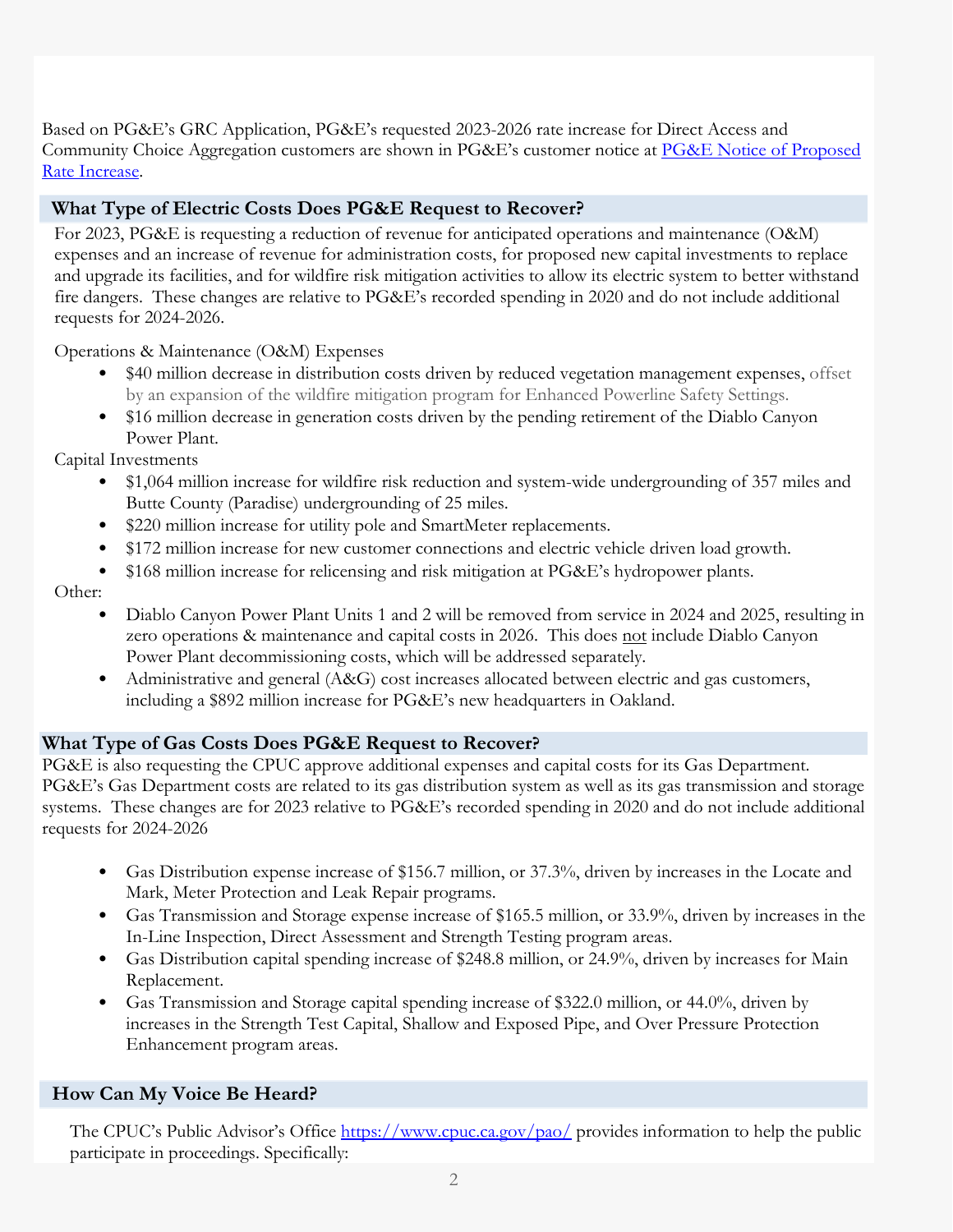- Customers can remotely attend and speak from their homes by phone or computer at any of the six upcoming remote Public Participation Hearings (PPHs) the CPUC will hold in March 2022. These hearings will be transcribed by a court reporter and placed into the formal record for this proceeding. During the hearing, you can make comments and raise concerns to the CPUC's Administrative Law Judge overseeing this application. A list of dates, times, and how to participate is at [CPUC Public](https://www.cpuc.ca.gov/PPH/#:%7E:text=CPUC%20Public%20Participation%20Hearings%20The%20CPUC%20often%20holds,other%20events%2C%20please%20contact%20the%20CPUC%27s%20Public%20Advisor.)  [Participation Hearings \(ca.gov\).](https://www.cpuc.ca.gov/PPH/#:%7E:text=CPUC%20Public%20Participation%20Hearings%20The%20CPUC%20often%20holds,other%20events%2C%20please%20contact%20the%20CPUC%27s%20Public%20Advisor.)
- Customers can submit electronic public comments specific to this proceeding and review all other public comments submitted by using the "Add Public Comment" button on the Public Comment tab of the Docket for A.21-06-021 at: [CPUC-Public Comments.](https://apps.cpuc.ca.gov/c/A2106021)
- Customers can mail a letter to the CPUC Public Advisor and include this proceeding number, A.21- 06-021, to public.advisor@cpuc.ca.gov or CPUC, Public Advisor, 505 Van Ness Ave., San Francisco, CA 94102.
- The Public Advisor's Office may be reached by phone at 866-849-8390.

## **Further Information on this GRC Proceeding and Related Proceedings:**

- To view the PG&E June 30, 2021 application, the March 10, 2022 amended application, and other filings in this proceeding, as well as hearing transcripts and the proposed decision when it is issued in 2023, go to [PG&E GRC Documents](https://apps.cpuc.ca.gov/apex/f?p=401:56:0:::::) and select the "Documents" tab at the top of the page.
- PG&E's GRC testimony and other PG&E documents are available at [PG&E Document Search](https://pgera.azurewebsites.net/Regulation/search) and selecting "GRC 2023 Ph1 [A.21-06-021]" from the "Case" drop-down menu.
- To subscribe to receive notice of all formal documents when they are filed in A.21-06-021, go to [Welcome to the CPUC Subscription Service \(ca.gov\).](http://subscribecpuc.cpuc.ca.gov/fpss/Default.aspx)
- The CPUC Public Advisor's Office provides information to help the public get involved in proceedings at: [Public Advisor's Office.](https://www.cpuc.ca.gov/pao/)
- The CPUC Public Advocates Office is an independent consumer advocate within the CPUC that will review, audit, and submit formal testimony on PG&E's application. Its website is: [Public Advocates](https://www.publicadvocates.cpuc.ca.gov/)  [Office.](https://www.publicadvocates.cpuc.ca.gov/)
- The CPUC Energy Division provides information on this proceeding as well as other major proceedings related to PG&E at [CPUC Energy Division - PG&E.](https://www.cpuc.ca.gov/industries-and-topics/pge) In addition, the division provides information on the general rate case process at [CPUC - GRC](https://www.cpuc.ca.gov/industries-and-topics/electrical-energy/electric-rates/general-rate-case) and information on natural gas in California at [CPUC -](https://www.cpuc.ca.gov/industries-and-topics/natural-gas)  [Natural Gas.](https://www.cpuc.ca.gov/industries-and-topics/natural-gas)
- The CPUC's April 2021 *Affordability Report* highlights trends in affordability of combined essential services and can be viewed at [CPUC - Affordability Report.](https://www.cpuc.ca.gov/news-and-updates/all-news/cpuc-issues-affordability-report-highlighting-trends-in-affordability) For information on the separate CPUC proceeding developing a framework and processes for assessing the affordability of utility services, see https://www.cpuc.ca.gov/industries-and-topics/electrical-energy/affordability.
- A CPUC decision is pending in Rulemaking proceeding R.20-08-020 to revise the current Net Energy Metering (NEM) tariff referred to as NEM 2.0. For information on this proceeding go to [https://www.cpuc.ca.gov/industries-and-topics/electrical-energy/demand-side-management/net](https://www.cpuc.ca.gov/industries-and-topics/electrical-energy/demand-side-management/net-energy-metering/nem-revisit)[energy-metering/nem-revisit.](https://www.cpuc.ca.gov/industries-and-topics/electrical-energy/demand-side-management/net-energy-metering/nem-revisit)
- To implement CPUC rules and policy, PG&E offers a variety of assistance to assist residents and small businesses in analyzing their usage, rebate and other savings programs, and programs to help pay your bills. For information on these programs, go to www.pge.com under residential or small and medium business.